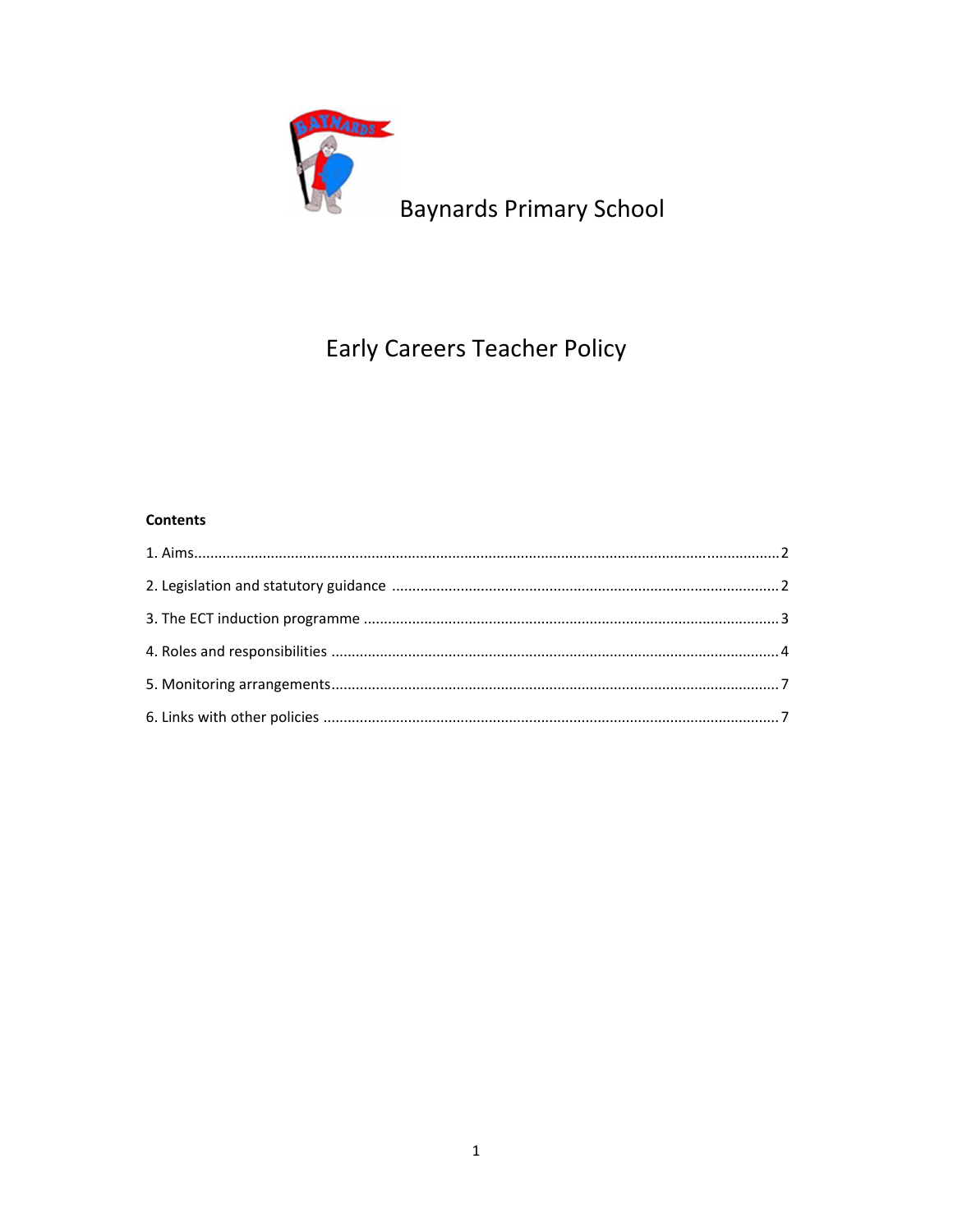# **1. Aims**

The school aims to:

• Run an ECT induction programme that meets all of the statutory requirements underpinned by the early career framework (ECF) from 1 September 2021

• Provide ECTs with a supportive environment that develops them and equips them with the tools to be effective and successful teachers

• Make sure all staff understand their role in the ECT induction programme

# **This policy applies to ECTs who start their induction on or after 1 September 2021.**

# **2. Legislation and statutory guidance**

This policy is based on:

• The Department for Education's (DfE's) statutory guidance Induction for early career teachers (England) from 1 September 2021

- The Early career framework reforms
- The Education (Induction Arrangements for School Teachers) (England) Regulations 2012

The 'relevant standards' referred to below are the Teachers' Standards.

# **3. The ECT induction programme**

The induction programme will be underpinned by the ECF, enabling ECTs to understand and apply the knowledge and skills set out in the ECF. Prior to the ECT serving their induction, the headteacher and appropriate body must agree that the post is suitable. For a full-time ECT, the induction period will typically last for 2 academic years. Part-time ECTs will serve a full-time equivalent. Up to one term of continuous employment may count towards completion of the induction period.

The programme is quality assured Alpha Teaching Hub our 'appropriate body'.

# **3.1 Posts for induction**

Each ECT will:

• Be provided with the necessary experience and support to enable them to demonstrate satisfactory performance against the relevant standards throughout, and by the end of, the induction period

- Have an appointed induction tutor, who will have qualified teacher status (QTS)
- Have an appointed induction mentor, who will have QTS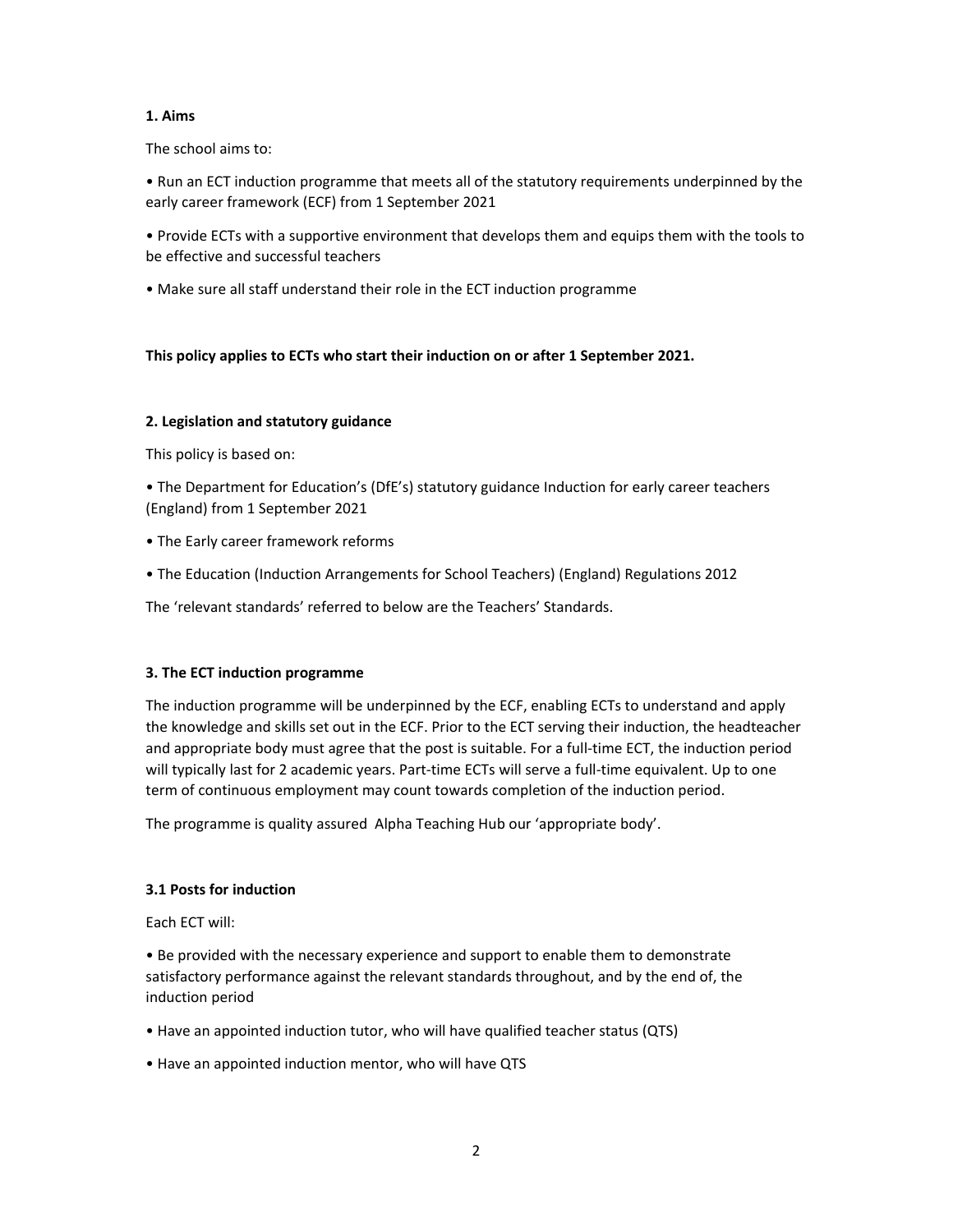• Have a reduced timetable to allow them to undertake activities in their induction programme; in their first year, this will be no more than 90% of the timetable of our existing teachers on the main pay range, and in their second year, this will be no more than 95% of the timetable of our existing teachers on the main pay range

• Regularly teach the same class or classes

• Take part in similar planning, teaching and assessment processes to other teachers working in similar posts

- Not be given additional non‐teaching responsibilities without appropriate preparation and support
- Not have unreasonable demands made upon them
- Not normally teach outside the age range and/or subjects they have been employed to teach
- Not be presented with unreasonably demanding pupil discipline problems on a day‐to‐day basis

#### **3.2 Support for ECTs**

We support ECTs with:

Their designated induction tutor, mentor and subject leader, who will provide day‐to‐day monitoring and support. The induction tutor will co-ordinate their assessments. Their designated induction mentor, who will provide regular structured mentoring sessions and targeted feedback. Observations of their teaching at regular intervals, and follow‐up discussions with prompt and constructive feedback

Regular professional reviews of their progress, to take place termly (except in terms where formal assessment is held), at which their induction tutor will review objectives and revise them in relation to the relevant standards and their current needs and strengths

Chances to observe experienced teachers, either within the school or at another school with effective practice.

#### **3.3 Assessments of ECT performance**

Formal assessment meetings will take place in the final term of the ECT's first year (term 3) and the final term of their second year (term 6), and will be carried out by the ECT's Induction Tutor and agreed and checked by the Headteacher.

These meetings will be informed by clear and transparent evidence gathered from progress reviews during the preceding assessment period, and drawn from the ECT's work as a teacher and from their induction programme.

Copies of the evidence relied on will be provided to the ECT and the appropriate body.

After each formal assessment meeting, a formal assessment report will be completed that clearly shows how the ECT is performing against the relevant standards. The headteacher will also recommend to the appropriate body in the final assessment report at the end of the programme as to whether the ECT's performance is satisfactory against the relevant standards.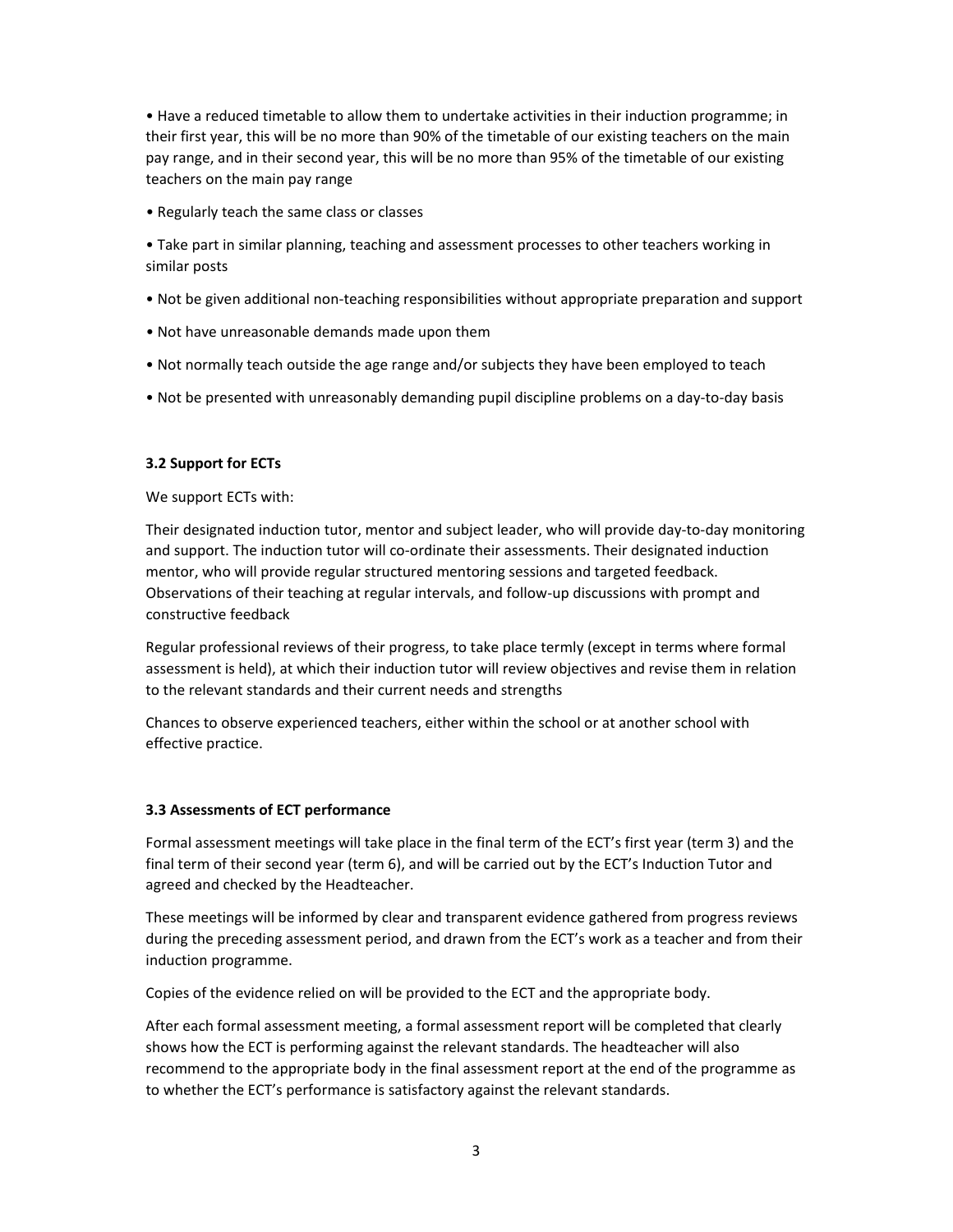The ECT will have the opportunity to add their own comments, and the formal assessment report will be signed by the headteacher, induction tutor and the ECT.

A copy of the formal assessment report will then be sent to the appropriate body. The final assessment report will be sent within 10 working days of the meeting, for the appropriate body to make the final decision on whether the ECT has passed their induction period.

In the event that the ECT leaves this post after completing one term or more but before the next formal assessment would take place, the induction tutor or headteacher should complete an interim assessment to ensure that the ECT's progress and performance since the last assessment is captured.

# **3.4 At‐risk procedures**

If it becomes clear during a termly progress review or at the first formal assessment point that the ECT is not making sufficient progress, additional monitoring and support measures will be put in place immediately, meaning:

• Areas in which improvement is needed are identified

• Appropriate objectives are set to guide the ECT towards satisfactory performance against the relevant standards

• An effective support programme is put in place to help the ECT improve their performance, which will be approved by the Headteacher

• The progress review record or formal assessment report will be shared with the appropriate body, alongside the support plan, for it to review. If there are still concerns about the ECT's progress during their subsequent progress reviews or formal assessment, as long as it is not the final formal assessment, the induction tutor and/or headteacher will discuss this with the ECT, updating objectives as necessary and revising the support plan for the next assessment period.

# **4. Roles and responsibilities**

#### **4.1 Role of the ECT**

The ECT will:

• Provide evidence that they have QTS and are eligible to start induction

• Meet with their induction tutor at the start of the programme to discuss and agree priorities, and keep these under review

• Agree with their induction tutor how best to use their reduced timetable allowance and guarantee engagement with their ECF‐based induction

- Provide evidence of their progress against the relevant standards
- Participate fully in the monitoring and development programme

• Participate in scheduled classroom observations, progress reviews and formal assessment meetings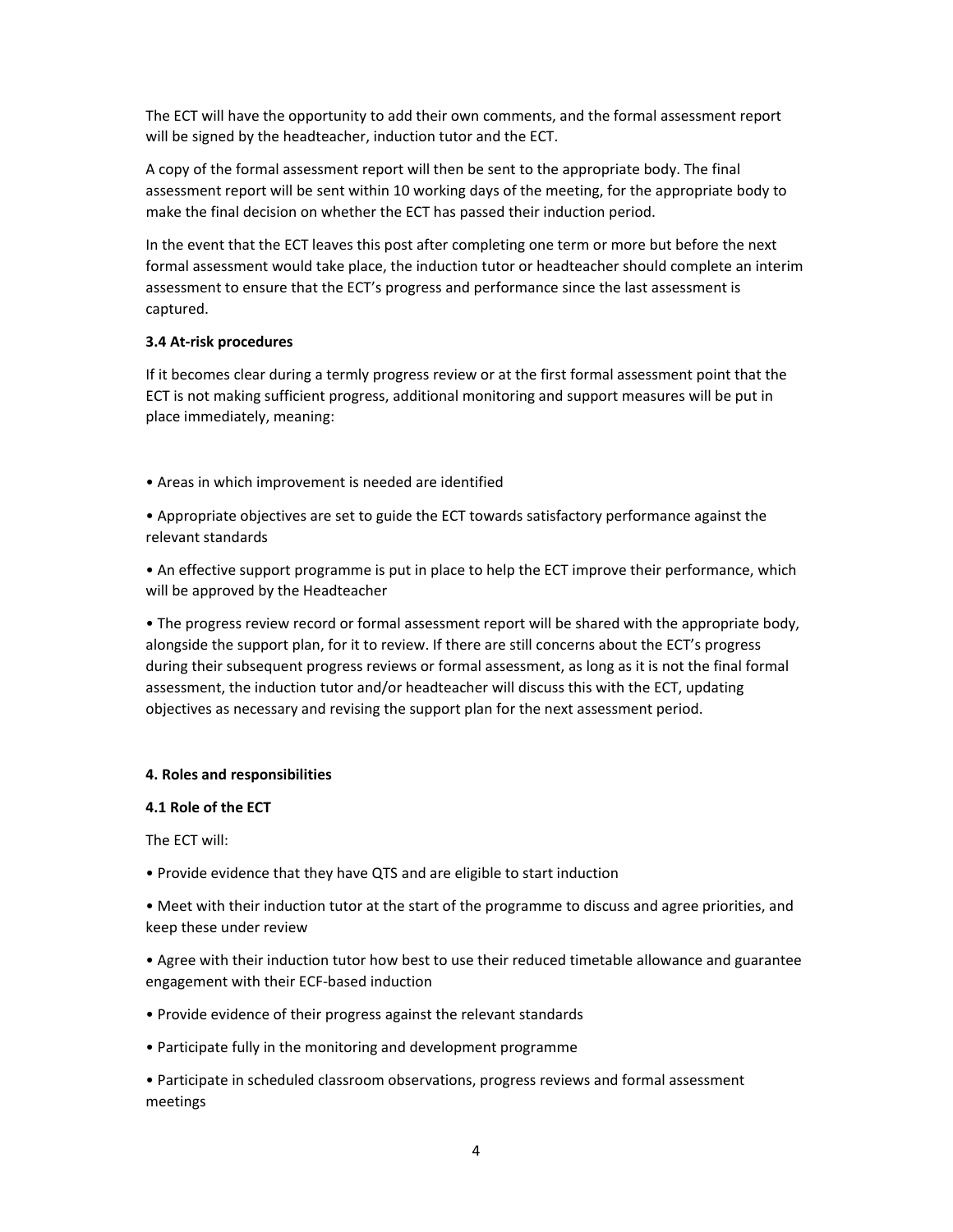• Agree with their induction tutor the start and end dates of the induction period, and the dates of any absences from work during the period

• Keep copies of all assessment reports

• Fully engage in the Continuing Professional Development (CPD) activities hosted both by the school and the teaching hub and institution selected to fulfil the ECF requirements

When the ECT has any concerns, they will:

• Raise these with their induction tutor as soon as they can

• Consult with their contact at the appropriate body at an early stage if there are difficulties in resolving issues with their induction tutor or within the school.

#### **4.2 Role of the headteacher**

The headteacher will:

- Check that the ECT has been awarded QTS and whether they need to serve an induction period
- Agree, in advance of the ECT starting, who will act as the appropriate body
- Notify the appropriate body when an ECT is taking up a post and undertaking induction
- Make sure the ECT's post is suitable according to statutory guidance (see section 4.1 above)
- Make sure the induction tutor is appropriately trained and has sufficient time to carry out their role effectively

• Make sure the induction mentor is appropriately trained and has sufficient time to carry out their role effectively

• Make sure an appropriate ECF‐based induction programme is in place

• Make sure the ECT's progress is reviewed regularly, including through observations and feedback of their teaching

• Make sure that formal assessments are carried out and reports completed and sent to the appropriate body

• Maintain and keep accurate records of employment that will count towards the induction period

• Make sure that all monitoring and record keeping is done in the least burdensome and most streamlined way

• Make the governing board aware of the support arrangements in place for the ECT

• Make a recommendation to the appropriate body on whether the ECT's performance against the relevant standards is satisfactory

• Participate in the appropriate body's quality assurance procedures of the induction programmes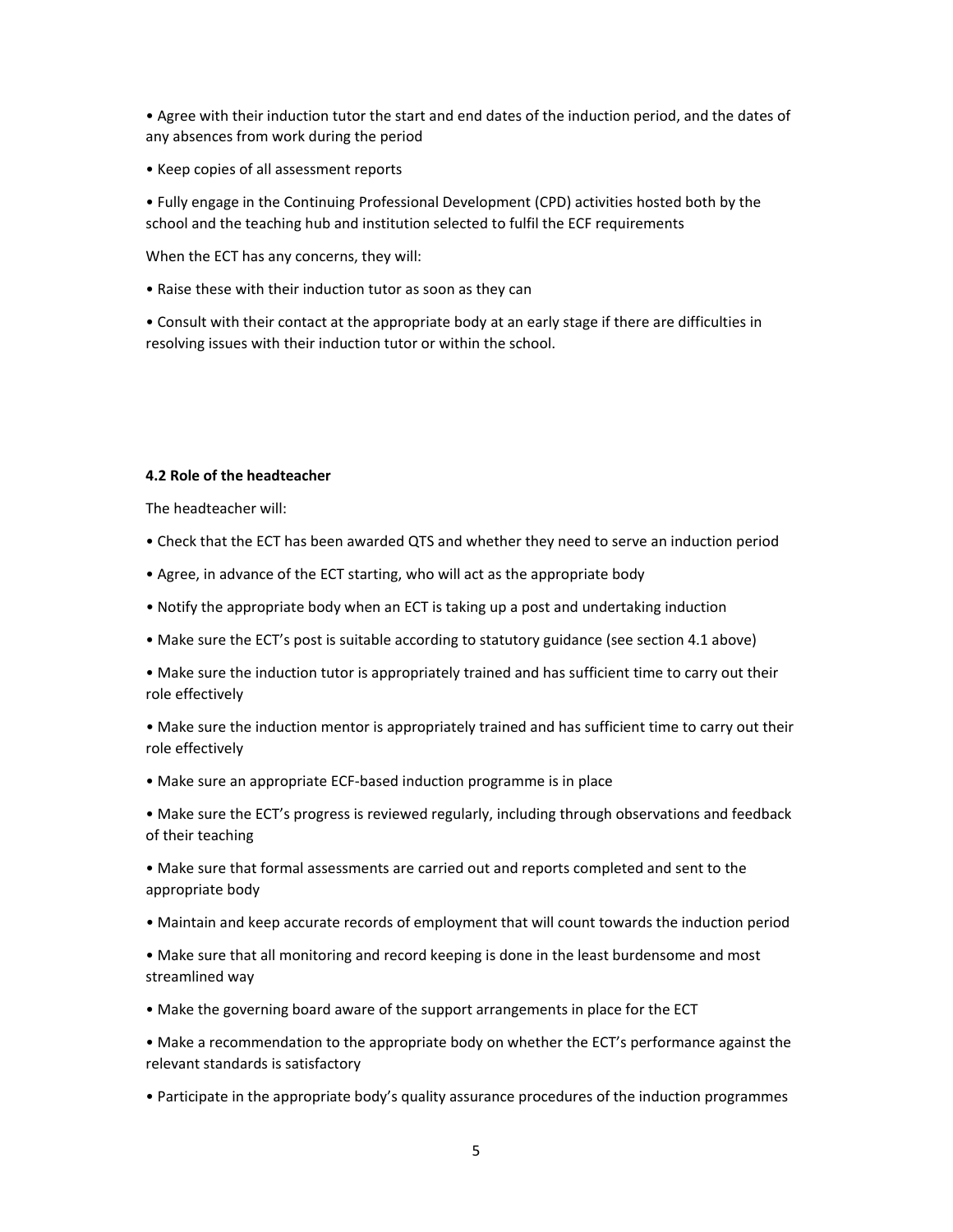• Keep all relevant documentation, evidence and forms on file for 6 years

#### **4.3 Role of the induction tutor**

The induction tutor will:

- Provide guidance and effective support to the ECT(with the appropriate body where necessary)
- Carry out regular progress reviews throughout the induction period

• Undertake 2 formal assessment meetings during the induction period, coordinating input from other colleagues as appropriate

• Carry out progress reviews in terms where a formal assessment doesn't occur

• Inform the ECT following progress reviews of their progress against the relevant standards, and share records with the ECT, headteacher and relevant body

• Inform the ECT during the formal assessment meeting of the judgements to be recorded on their formal assessment record and invite the ECT to add their own comments

• Make sure that the ECT's teaching is observed and feedback is provided

• Make sure the ECT is aware of how they can raise concerns about their induction programme or their personal progress, both within and outside of the school

• Take prompt, appropriate action if the ECT appears to be having difficulties

• Make sure that all monitoring and record keeping is done in the least burdensome way, and that ECTs are not asked for any evidence that requires the creation of new work

#### **4.4 Role of the induction mentor**

The induction mentor will:

• Regularly meet with the ECT for structured mentor sessions to provide targeted feedback

• Work with the ECT, and colleagues within the school who are involved in the ECT's induction, to help make sure the ECT receives a high‐quality ECF‐based programme

• Participate in all relevant training provided by the school and teaching hub/institution selected to fulfil the ECF criteria

• Provide, or arrange, effective support – including subject‐specific, phase‐specific, coaching and/or mentoring

• Act promptly and appropriately if the ECT appears to be having difficulties

# **4.5 Role of the governing board**

The governing board will:

• Make sure the school complies with statutory guidance on ECT induction